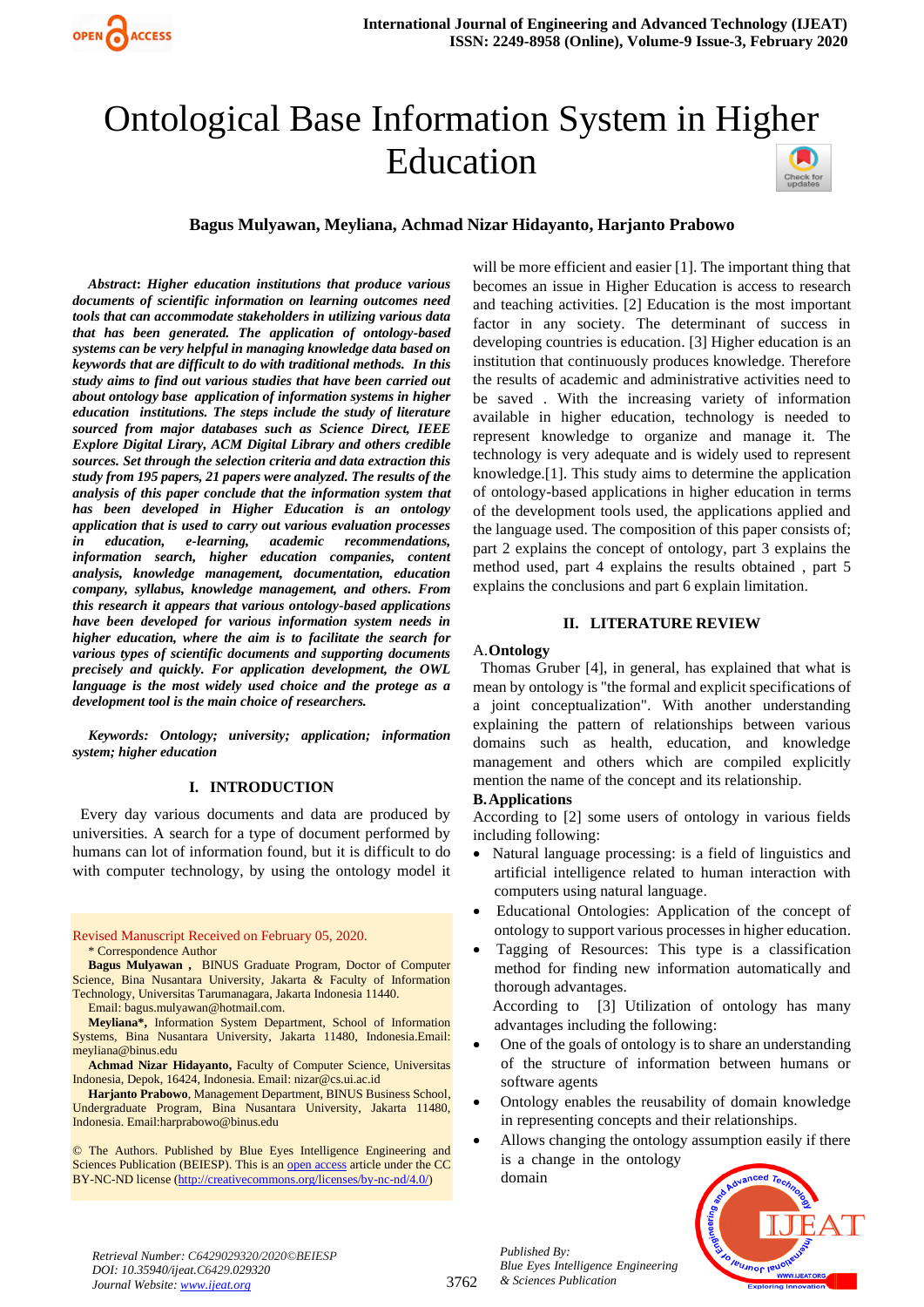- Based on the provisions contained in the document, knowledge domain analysis can be done using ontology.
- Software developed based on ontology can translate data that can be understood by machines.
- It can help express the perspective of software development.

#### **C.Ontology Development Component**

#### **1. Ontology Language**

Following are the languages used for the development of ontology-based applications[4]:

- **Extended Markup Language (XML)** is Markup languages separate web appearance from web content, the main disadvantage is the lack of semantic aspects, although it is widely used as a standard for displaying web information.
- **Resource Description Framework (RDF)** is Consists of subjects, predicates, and objects which are also called triple, which allows the exchange of information that is understood by the machine.
- **Ontology Interface Layer (OIL**) was The language used to exchange frame-based ontology, logical descriptions and web-based
- **DAML+OILare** Is an ontology language that is a DARPA Agent Markup language combination with OIL.
- **XML-based Ontology Exchange Language (XOL**) is designed as a framework to exchange ontology definition.
- • **Simple HTML Ontology Language (SHOE**) Is Is an increase in the ability of HTML pages to be machine-readable.
- **Web Ontology Language (OWL**) is an increase in the ability of HTML pages to be machine-readable.

## **D. Ontology Development Tool**

According to[5] various ontology development tools can be seen at Tabel-I.

| No.            | <b>Development Tool</b> | <b>Main Feature</b>            |
|----------------|-------------------------|--------------------------------|
| $\mathbf{1}$   | <b>OilEd</b>            | Ontology editor using OIL      |
| $\overline{c}$ | OntoEdit                | Ontology editor                |
| $\overline{3}$ | WebODE                  | Support for                    |
|                |                         | ontology lifecycle,            |
|                |                         | ontology development           |
|                |                         | methodologies, and             |
|                |                         | ontology                       |
|                |                         | interoperability               |
| $\overline{4}$ | Protégé                 | An open-source tool            |
|                |                         | For developers                 |
| 5              | OntoSaurus              | Ontology browser               |
| 6              | Ontolingua              | Provides modular ontology      |
|                |                         | authoring tools and library    |
|                |                         | facilities<br>for<br>reuseable |
|                |                         | ontology.                      |
| $\tau$         | <b>KOAN</b>             | Provides features for          |
|                |                         | ontology and metadata,         |
|                |                         | negineering, discovery and     |
|                |                         | management presentations       |
| 8              | SymOntoX                | Ontology<br>management         |
|                |                         | system                         |
|                |                         | for developing and             |
|                |                         | managing several               |
|                |                         | ontologies                     |
| 9              | Retrievalware 8.0       | An enterprise search engine    |
|                |                         | emphasizes<br>that<br>using    |
|                |                         | semantic<br>and<br>natural     |
|                |                         | language.                      |

**Table-I: Ontology Development Tools**

 Based on the search results from the database of scientific articles 195 papers were obtained. From these papers then read the titles, abstracts, and keywords to carry out the inclusion criteria process and obtained 84 paper candidates that will be examined. Then from the extraction results and data analysis obtained 21 primary studies. The analysis was carried out based on the research questions. The results of the process can be seen in TABLE 2. The phase literature study process illustrated in the figure. 1 which consists of three phases, (1) search paper in the database (IEEE Explore Digital Lirary , ACM Digital Lirary , ScienceDirect and Others), (2) Filter by title, abstract and keywords, (3) read full papers and (4) select primary paper. Searching for specific categories related to research in the field of ontology that is applied in higher education.

#### **A.Research Question**

In this study, there are 3 research questions, namely **RQ1**: What applications are based ontologies that applied in higher education. **RQ2**: What development tools used to develop applications. **RQ3**: What language used for the development process.

#### **B.Search Strategy**

Scientific research is available in computer science-related repositories: ACM Library, IEEE Explore, Science Direct and Others. The keywords "Higher Education" and ontology \* are used for search. From this search strategy, 195 papers were obtained.

#### **C.Selection criteria process.**

In this phase, the researcher ensures that only research related to ontology related to education will be analyzed. By doing the categorization and selection of articles the researcher can determine whether an article will be included in the next analysis process.

Papers that meet the criteria to be further analyzed will be carried out. These criteria include complete papers, educational papers using ontology concepts and papers from conferences and scientific journal papers.

Papers that have at least one of the following criteria will be issued, namely, papers that discuss ontology philosophy, papers without educational context, papers written not in English, books, book chapters or reports. In this phase, the researcher determines studies related to ontology related to education by carrying out the process of inclusion and exclusion. Papers that will be further processed are papers that apply ontology to education, scientific articles or papers presented at the conference.



*Retrieval Number: C6429029320/2020©BEIESP DOI: 10.35940/ijeat.C6429.029320 Journal Website[: www.ijeat.org](http://www.ijeat.org/)*

*Published By:*

## **III. RESEARCH METHOD**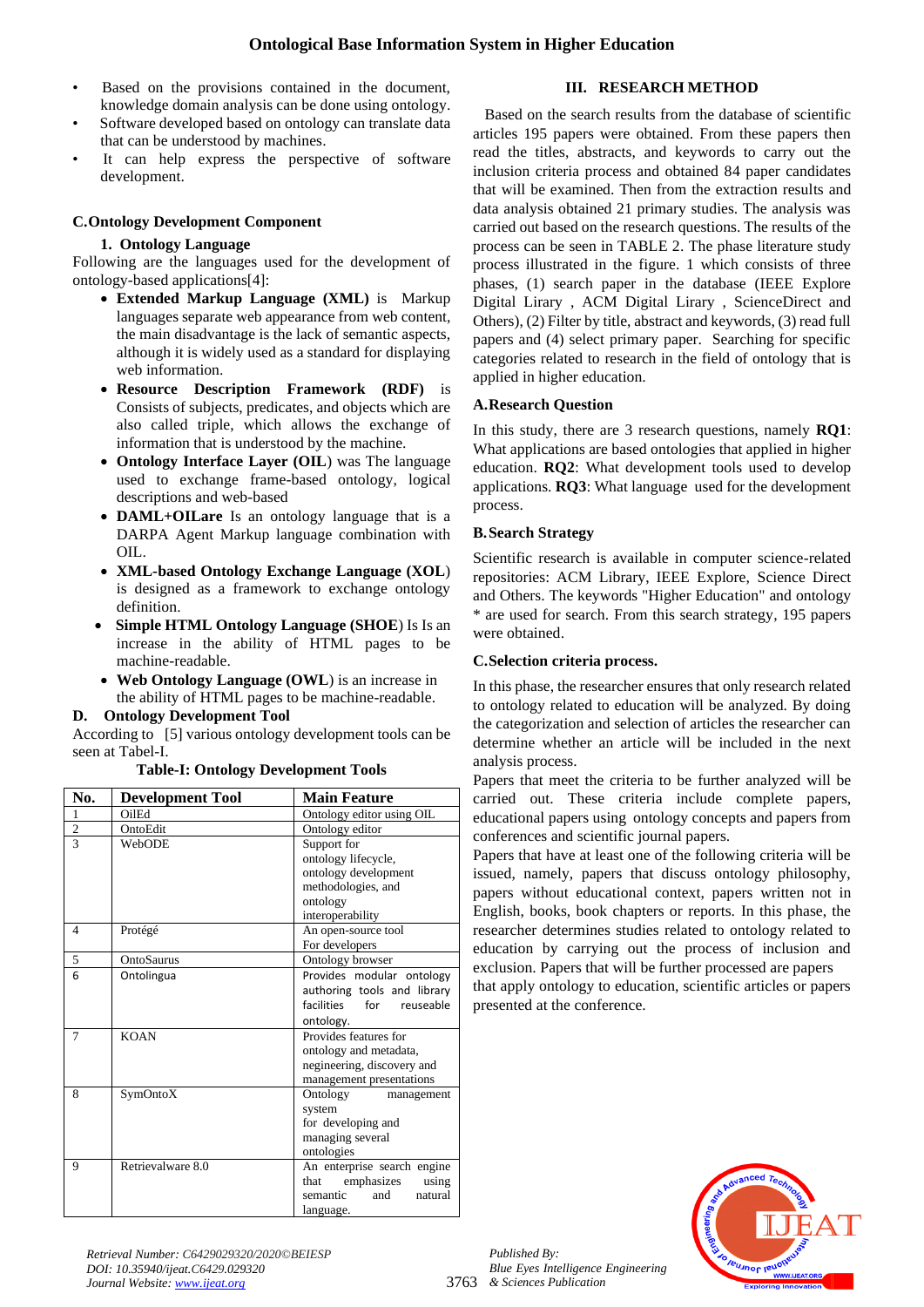





#### **Fig. 1**. **Phase decision literature study**

 After obtaining the results of the search process and various duplicates are eliminated the selection process is done by reading the title, abstract and keywords after the analysis process of the paper are done the exclusion process.

#### **D. Data Extraction**

The data extraction process aims to carry out classification based on research questions, from 195 papers analyzed, there are 84 potential papers to be candidates for analysis. After the analysis process, there were only 21 papers used for this study. The result of this process is shown in Table II.

**Table-II: Selected Paper**

| <b>Source</b>         | Found | <b>Candidate Studies</b> | <b>Selected</b><br>studies |
|-----------------------|-------|--------------------------|----------------------------|
| <b>Science Direct</b> | 74    | 28                       |                            |
| <b>ACM</b><br>Digital | 53    | 14                       |                            |
| Library               |       |                          |                            |
| <b>IEEE</b> Explore   | 45    | 32                       |                            |
| Others                | 23    | 10                       |                            |
| Total                 | 195   | 84                       |                            |

There are 7 journal articles and 18 conference proceeding article selected. The summary selected article could be seen in Table 3.

| <b>TABLE-III: Source of Publications</b> |  |
|------------------------------------------|--|
|------------------------------------------|--|

| No.            | <b>Title</b>                  | Year | <b>Type</b>    |
|----------------|-------------------------------|------|----------------|
| 1              | FML-based knowledge [6]       | 2012 | С              |
| $\mathfrak{2}$ | Towards Information [7]       | 2015 | C              |
| 3              | Application of [1]            | 2018 | C              |
| 4.             | Ontology for Academic[2]      | 2016 | J              |
| 5.             | Ontology Development [3]      | 2001 | J              |
| 6.             | An ontology-based[4]          | 2015 | J              |
| 7.             | Emerging of Academic[5]       | 2014 | C              |
| 8.             | A novel ontology-based[8]     | 2018 | C              |
| 9.             | Faculty performance [9]       | 2014 | C              |
| 10.            | Personalized feedback [10]    | 2016 | J              |
| 11.            | CONALI Ontology[11]           | 2016 | J              |
| 12.            | Ontology-based document[12]   | 2014 | C              |
| 13.            | Ontology-based e-learning[13] | 2011 | J              |
| 14.            | Using linked data [14]        | 2011 | J              |
| 15             | Ontology-based [15]           | 2018 | $\overline{C}$ |
| 16.            | Ontology-Based [16]           | 2019 | J              |
| 17.            | An application of [17]        | 2017 | J              |
| 18.            | Modeling instructional[18]    | 2011 | J              |
| 19.            | An approach [19]              | 2012 | C              |
| 20.            | Developing Ontology [20]      | 2014 | $\overline{C}$ |
| 21.            | Self-study support [21]       | 2012 | $\overline{C}$ |
| 22.            | The Design of Quality [22]    | 2013 | $\overline{C}$ |
| 23.            | Ontologies in [23]            | 2015 | $\overline{C}$ |

|     | Semantic-based  [24]       |  |
|-----|----------------------------|--|
| . ب | Personalized learning [25] |  |

#### **IV. RESULT**

 In the search process, the researchers obtained 194 papers from a repository of reputable scientific articles. The next step is to read keywords, abstracts, and titles. Then the inclusion criteria process was carried out, in which 84 papers were obtained from the process. The next step is to carry out the data extraction and analysis process. 21 papers were obtained from this process. The paper is then analyzed based on research questions. The results can be seen in TABLE IV.

| <b>RQ</b> | <b>Options</b>                    | Numbers of<br><b>Studies</b> | Percentage (%) |
|-----------|-----------------------------------|------------------------------|----------------|
| RQ1       | <b>Application</b>                |                              |                |
|           | Academic evaluation               |                              | 24%            |
|           | Academic<br>recommendation        | $rac{5}{2}$                  | 10%            |
|           | E-learning                        | 4                            | 19%            |
|           | education<br>Higher<br>enterprise | $\mathbf{1}$                 | 5%             |
|           | Sylabus                           | $\mathbf{1}$                 | 5%             |
|           | Information retrieval             | $\overline{c}$               | 10%            |
|           | Documentation                     | 1                            | 5%             |
|           | Knowledge Management              | 1                            | 5%             |
|           | Content analysis                  | 1                            | 5%             |
|           | Others purposes                   | 3                            | 14%            |
|           | <b>Total</b>                      | 21                           | 100%           |
| RQ2       | <b>Development Tools</b>          |                              |                |
|           | Protégé                           | 12                           | 57%            |
|           | HO-ZO                             | 1                            | 5%             |
|           | Other                             | 8                            | 38%            |
|           | <b>Total</b>                      | 21                           | 100%           |
| RO3       | Language                          |                              |                |
|           | <b>XML</b>                        | $\mathbf{1}$                 | 5%             |
|           | <b>SWRL</b>                       | $\overline{2}$               | 10%            |
|           | OWL                               | 13                           | 61%            |
|           | Other                             | 5                            | 24%            |
|           | <b>Total</b>                      | 21                           | 100%           |

#### **Table-IV: Result Study Literature**

## **A. RQ1. Application in Higher Education**

Based on the results of a study of 21 papers aspects developed regarding the use of the ontology model for evaluating activities in Higher Education are as follows:

#### **1. Academic evaluation**

- It is a solution to visually discover learning outcomes to map student results and help school committees or curricula avoid over mapping or under mapping[2]
- Development of ontology-based methods to assess requirements and provide information to predict learning styles [8].
- Development of models for automatically evaluating faculty members in tertiary institutions. The evaluation system is designed using Protégé ontology editor, Web Rule Language (SWRL) and Jena ontology API.[9]
- Development of a framework based on web technology for self-assessment feedback that is suitable for a lifetime learning environment.<sup>[10]</sup>
- This paper study about Ontology-based tool used for engineering programs and evaluating activities that are aligned.[11]



*Retrieval Number: C6429029320/2020©BEIESP DOI: 10.35940/ijeat.C6429.029320 Journal Website[: www.ijeat.org](http://www.ijeat.org/)*

*Published By: Blue Eyes Intelligence Engineering & Sciences Publication*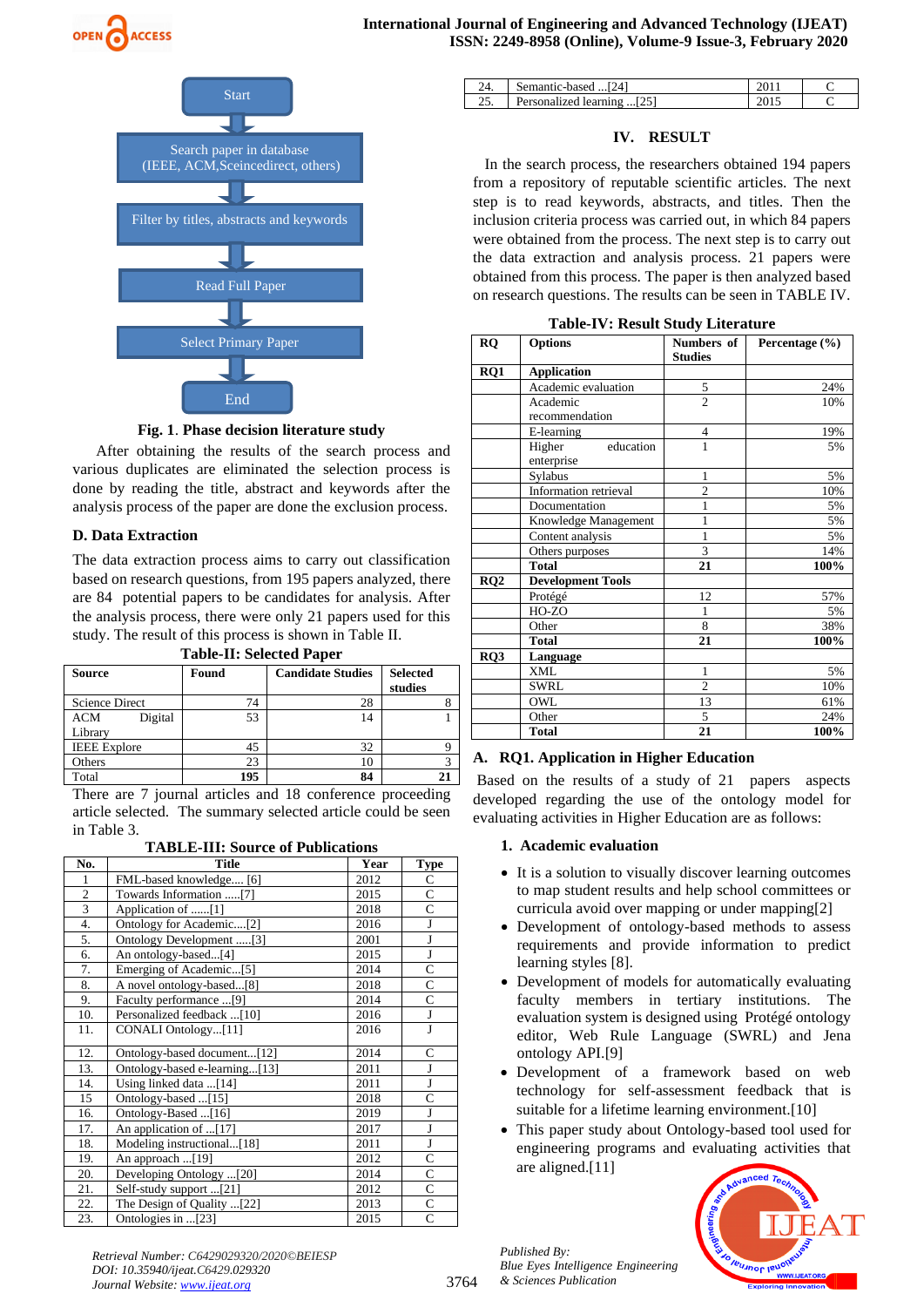## **2. E-learning**

In addition to the evaluation process, various studies based on ontology are electronic learning. There are 4 papers that study the development of ontology-based applications to improve electronic learning, the aspects of concern are as follows:

- Monitor student behavior to explore the propose e-learning system.[4]
- Make a model to determine the unambiguous learning process and partial implementation of the learning process[12]
- The study of the development of e-learning systems that can meet the needs of students with special needs. based ontology[13]
- Allows users to browse educational video sources that are linked semantically with enhanced web information from various online sources. [14].

## **3. Recommendation**

- Provides recommended department and university features that are appropriate for students based on their interests, preference, and capabilities. [15]
- The paper that applies ontology that aims to provide integrated information as an ontology-based source for efficiency and user satisfaction and to give students appropriate recommendations.[16].

## **4. Higher Education Enterprise**

• Investigate and develop a methodology to analyze organizational data in order to evaluate the level of the achievement of the organizational goals [17],

## **5. Information retrieval**

- Development of an academic information system to help students who do not have research experience to obtain the resources needed in the context of using local languages (Malaysia). It was developed by comparing the various development tools used. [5]
- The purpose of this paper is to highlight the main elements of the learning model.[18]

## **6. Knowledge Management**

• This paper describes the application for university governance using fuzzy ontology and fuzzy markup language to extract knowledge.[6]

## **7. Content analysis**

• This paper describes the development of ontology-based applications for corporate social responsibility with a content analysis approach.[19]

## 8. **Syllabu**s

• This paper describes the use of an ontology to define the order and rules of study for self-study using lecture content.[21]

## **9. Documentation**

 This paper explains the development of a repository for institutions to accommodate research and teaching results including research papers, patents, theses, teaching materials and etc.[20]

## **8. Others**

 Differences in ontology extending to a concrete example (application ontology) on the one and a wider domain area (occupational).[23].

- An Online Outcome-Based Education (OBE) measurement system, which promotes In this paper describes a centralized repository-based ontology system that can be accessed by multi-users online [24].
- An ontology that will facilitate the development of learning models and methods that are appropriate with dyslexia types and symptoms.[25]

## **B. RQ2: Tool development**

To develop ontology-based systems, many choices of development tools can be used. Some of them are protege, Ho-Zo, OntoEdit, OntoSaurus, Ontolingua and many more. Based on the study results that most papers (57%) use Protege, a minor percentage (5%) using HO-ZO and (38%) the author does not provide a description of the tool used. study result illustrated in the show at Tabel-5.

| ravci<br>v. 1 ooi Development |                                               |               |      |  |
|-------------------------------|-----------------------------------------------|---------------|------|--|
| <b>Development</b>            | Article                                       | <b>Number</b> | Perc |  |
| Tool                          |                                               | of study      | enta |  |
|                               |                                               |               | ge   |  |
| Protege                       | [2], [4], [5], [8], [9], [10][11],<br>[13]    | 12            | 57%  |  |
|                               | $[14]$ , $[17]$ , $[20]$ , $[23]$             |               |      |  |
| HO-ZO                         | [21]                                          |               | 5%   |  |
| Others                        | $[6]$ , [12], [15] [16] [18] [19], [21], [24] | 8             | 38%  |  |
|                               | Total                                         | 21            | 100  |  |
|                               |                                               |               | %    |  |

**Tabel – V: Tool Development**

## **C. RQ3: Language**

Based on the results of studies on the language used for ontology-based application development most use OWL (57%), while around (10%) use SWRL, at least (10%) use XML while around (5%) the author does not explain the language used. Tabel VI shows some language used to ontology application development

## **Table-VI: Ontology Language**

| Langua      | <b>Article</b>                                                       | Number of      | Percentage |
|-------------|----------------------------------------------------------------------|----------------|------------|
| ge          |                                                                      | study          |            |
| <b>OWL</b>  | [2],[14],[4],[8],[6]<br>],[10],[11],[13],[<br>18],<br>[20],[23],[24] | 12             | 57.14%     |
| <b>XML</b>  | [6]                                                                  | 1              | 4.76%      |
| <b>SWRL</b> | $[9]$ , [18]                                                         | $\overline{c}$ | 9.52%      |
| Others      | $[1]$ , $[12]$ , $[15]$ , $[16]$<br>$[19]$ , $[21]$                  | 6              | 28.57%     |
|             | Total                                                                | 21             | 100%       |

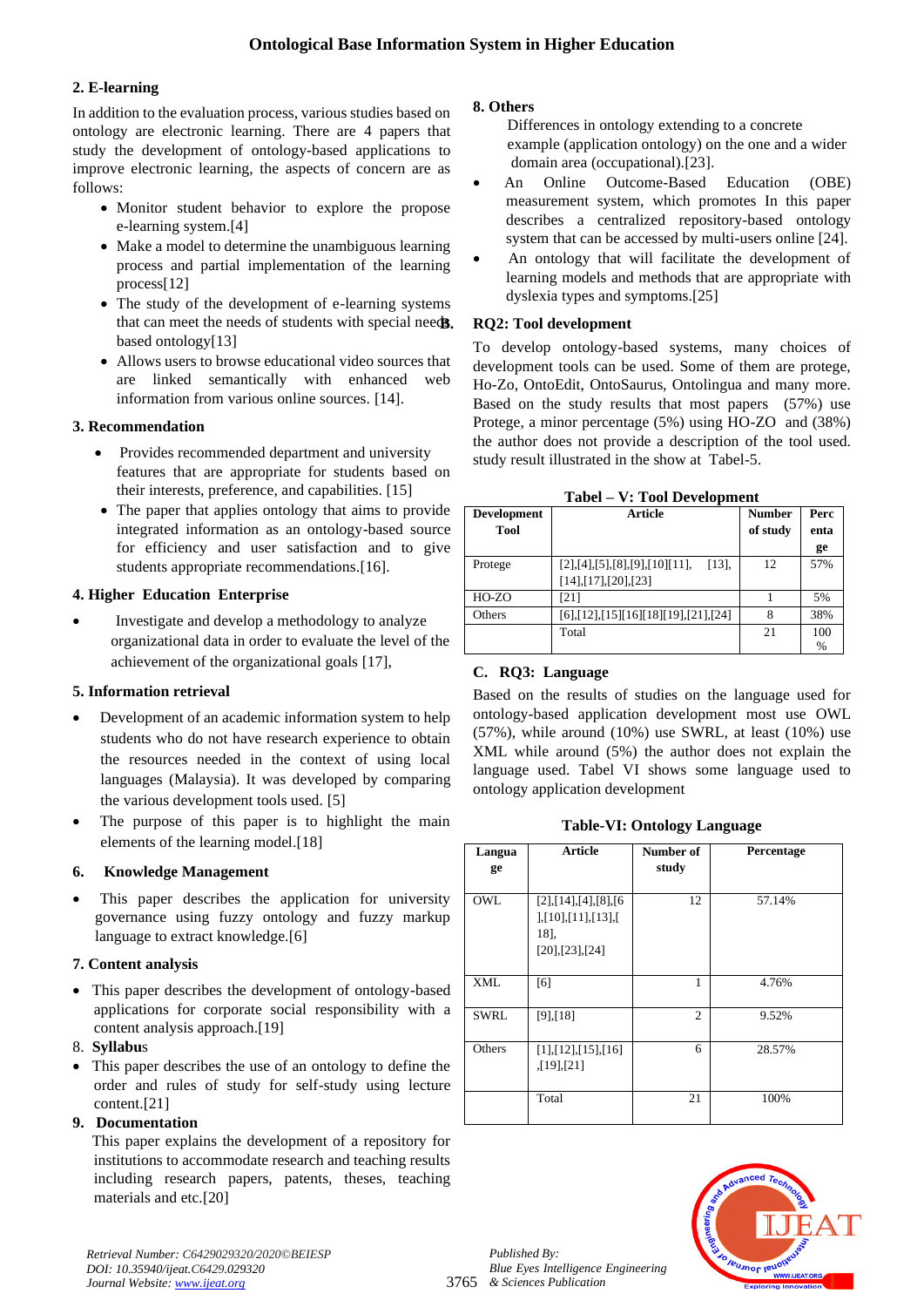

#### **V. CONCLUSION**

The utilization of ontology for application development has advantages and benefits for organizations in general and universities, in particular, to find information in accordance with the wishes of users through natural language understood by computer machines.

Higher education institutions that produce various documents of scientific information on learning outcomes need tools that can accommodate stakeholders in utilizing various data that has been generated. The application of ontology-based systems can be very helpful in managing knowledge data based on keywords that are difficult to do with traditional methods.

From the results of this study related to information systems in higher education that have been developed based on ontology from 21 selected papers and analysis of the utilization of information systems in tertiary-based higher education based on the highest number is for the college evaluation process, this can be understood because in the evaluation process may require supporting documents that require ease of availability and search. Other applications that are widely used are systems for electronic learning, syllabus preparation, recommendation systems, knowledge management, information retrieval, documentation, and others. For application development, the OWL language is the most widely used choice and protege as a development tool is the main choice of researchers.

#### **VI. LIMITATION**

The limited number of papers used as study material causes the results obtained and does not yet cover the various types of information systems implemented in higher education.

#### **REFERENCES**

- 1. M. Tapia-Leon, A. C. Rivera, J. Chicaiza, and S. Lujan-Mora, "Application of ontologies in higher education: A systematic mapping study," IEEE Glob. Eng. Educ. Conf. EDUCON, vol. 2018-April, pp. 1344–1353, 2018.
- 2. J. Alomari, "Ontology for Academic Program Accreditation Ontology of Accreditation Board of Engineering and Technology(ABET) Process," Int. J. Adv. Comput. Sci. Appl., vol. 7, no. 7, pp. 123–127, 2016.
- 3. N. F. Noy and D. L. McGuinness, "Ontology Development 101: A Guide to Creating Your First Ontology," Stanford Knowl. Syst. Lab., p. 25, 2001.
- 4. M. Rani, R. Nayak, and O. P. Vyas, "An ontology-based adaptive personalized e-learning system, assisted by software agents on cloud storage," Knowledge-Based Syst., vol. 90, pp. 33–48, 2015.
- 5. N. M. Zaid and S. K. Lau, "Emerging of Academic Information Search System with Ontology-based Approach," Procedia - Soc. Behav. Sci., vol. 116, pp. 132–138, 2014.
- 6. C. H. Liu, C. S. Lee, M. H. Wang, Y. Y. Tseng, and Y. L. Kuo, "FML-based knowledge management system for university governance and management assessment," IEEE Int. Conf. Fuzzy Syst., no. 4, pp. 10–15, 2012.
- 7. A. O. Approach, "Towards Information Management System for Licensing in Higher Education : Towards Information Management System for Licensing in Higher Education : An Ontology-Based Approach," no. June, 2015.
- 8. S. Rami, S. Bennani, and M. K. Idrissi, "A novel ontology-based automatic method to predict learning style using felder-silverman model," 2018 17th Int. Conf. Inf. Technol. Based High. Educ. Training, ITHET 2018, pp. 1–5, 2018.
- 9. S. Bai, Q. Rajput, S. Hussain, and S. A. Khoja, "Faculty performance evaluation system: An ontological approach," Proc. IEEE/ACS Int. Conf. Comput. Syst. Appl. AICCSA, vol. 2014, pp. 117–124, 2014.
- 10.L. Cheniti Belcadhi, "Personalized feedback for self assessment in

*Retrieval Number: C6429029320/2020©BEIESP DOI: 10.35940/ijeat.C6429.029320 Journal Website[: www.ijeat.org](http://www.ijeat.org/)*

lifelong learning environments based on semantic web," Comput. Human Behav., vol. 55, pp. 562–570, 2016.

- 11.A. Maffei, L. Daghini, A. Archenti, and N. Lohse, "CONALI Ontology. A Framework for Design and Evaluation of Constructively Aligned Courses in Higher Education: Putting in Focus the Educational Goal Verbs," Procedia CIRP, vol. 50, pp. 765–772, 2016.
- 12.E. M. Popa, D. Hunyadi, and I. Pah, "Ontology-based document-driven memory for e-Learning," no. May, 2014.
- 13.J. T. Nganji, M. Brayshaw, and B. Tompsett, "Ontology-based e-learning personalisation for disabled students in higher education," Ital. Innov. Teach. Learn. Inf. Comput. Sci., vol. 10, no. 1, pp. 1–11, 2011.
- 14.H. Q. Yu, C. Pedrinaci, S. Dietze, and J. Domingue, "Using linked data to annotate and search educational video resources for supporting distance learning," IEEE Trans. Learn. Technol., vol. 5, no. 2, pp. 130–142, 2012.
- 15.C. Obeid, I. Lahoud, H. El Khoury, and P.-A. Champin, "Ontology-based Recommender System in Higher Education," vol. 2, pp. 1031–1034, 2018.
- 16.M. E. Ibrahim, Y. Yang, D. L. Ndzi, G. Yang, and M. Al-Maliki, "Ontology-Based Personalized Course Recommendation Framework," IEEE Access, vol. 7, no. c, pp. 5180–5199, 2019.
- 17.T. A. T. Izhar, T. Torabi, and M. Ishaq Bhatti, "An application of the ontology based goal-framework in a higher education institution in australia: A case study," Int. J. Comput. Inf. Syst. Ind. Manag. Appl., vol. 9, no. 2017, pp. 43–59, 2017.
- 18.M. Á. Sicilia, M. D. Lytras, S. Sánchez-Alonso, E. García-Barriocanal, and M. Zapata-Ros, "Modeling instructional-design theories with ontologies: Using methods to check, generate and search learning designs," Comput. Human Behav., vol. 27, no. 4, pp. 1389–1398, 2011.
- 19.A. Esfijani, F. K. Hussain, and E. Chang, "An approach to university social responsibility ontology development through text analyses," Int. Conf. Hum. Syst. Interact. HSI, pp. 1–7, 2012.
- 20.D. Kyriaki-Manessi and M. Dendrinos, "Developing Ontology for the University Archives: The Domain of Technological Education," Procedia - Soc. Behav. Sci., vol. 147, pp. 349–359, 2014.
- 21.T. Saitoh, R. Yaegashi, and T. Hayashi, "Self-study support system using the lecture contents: Creation of study ontology from syllabuses," 2012 Int. Conf. Inf. Technol. Based High. Educ. Training, ITHET 2012, 2012.
- 22.I. Sartika, "The Design of Quality Documentation System at Higher Education Using ISO 9000 Model," Procedia - Soc. Behav. Sci., vol. 103, pp. 982–990, 2013.
- 23.S. Lovrenčić and M. Čubrilo, "Ontologies in the Higher Education Domain," Proc. 18th Int. Conf. Inf. Intell. Syst., no. February, 2015.
- 24.N. Zaini, M. F. Abdul Latip, and H. Omar, "Semantic-based online outcome-based education measurement system," 2011 3rd Int. Congr. Eng. Educ. Rethink. Eng. Educ. W. Forward, ICEED 2011, pp. 218–222, 2011.
- 25.A. Y. Alsobhi, N. Khan, and H. Rahanu, "Personalised learning materials based on dyslexia types: Ontological approach," Procedia Comput. Sci., vol. 60, no. 1, pp. 113–121, 2015.
- 26.E. Nyitrai and B. Varga, "Ontology-based higher educational information systems," *Pollack Period.*, vol. 7, no. 3, pp. 139–148, 2012.

#### **AUTHORS PROFILE**



**Bagus Mulyawan** He got his bachelor's degree from the Computer Engineering Department, Gunadarma University, Indonesia, in 1992. He obtained his master's degree in Information System from Budi Luhur University, Jakarta, Indonesia, in 2008. Now, he is a student at BINUS Graduate Program, Doctor of Computer Science, Bina Nusantara University and lecturer at the Faculty of Information Technology, Universitas Tarumanagara. Research area Information system, and data mining.

**Dr. Meyliana** is a lecturer. He has a Doctor of Information Sytem from Indonesia University. His research area includes customer relationship management, blockchain